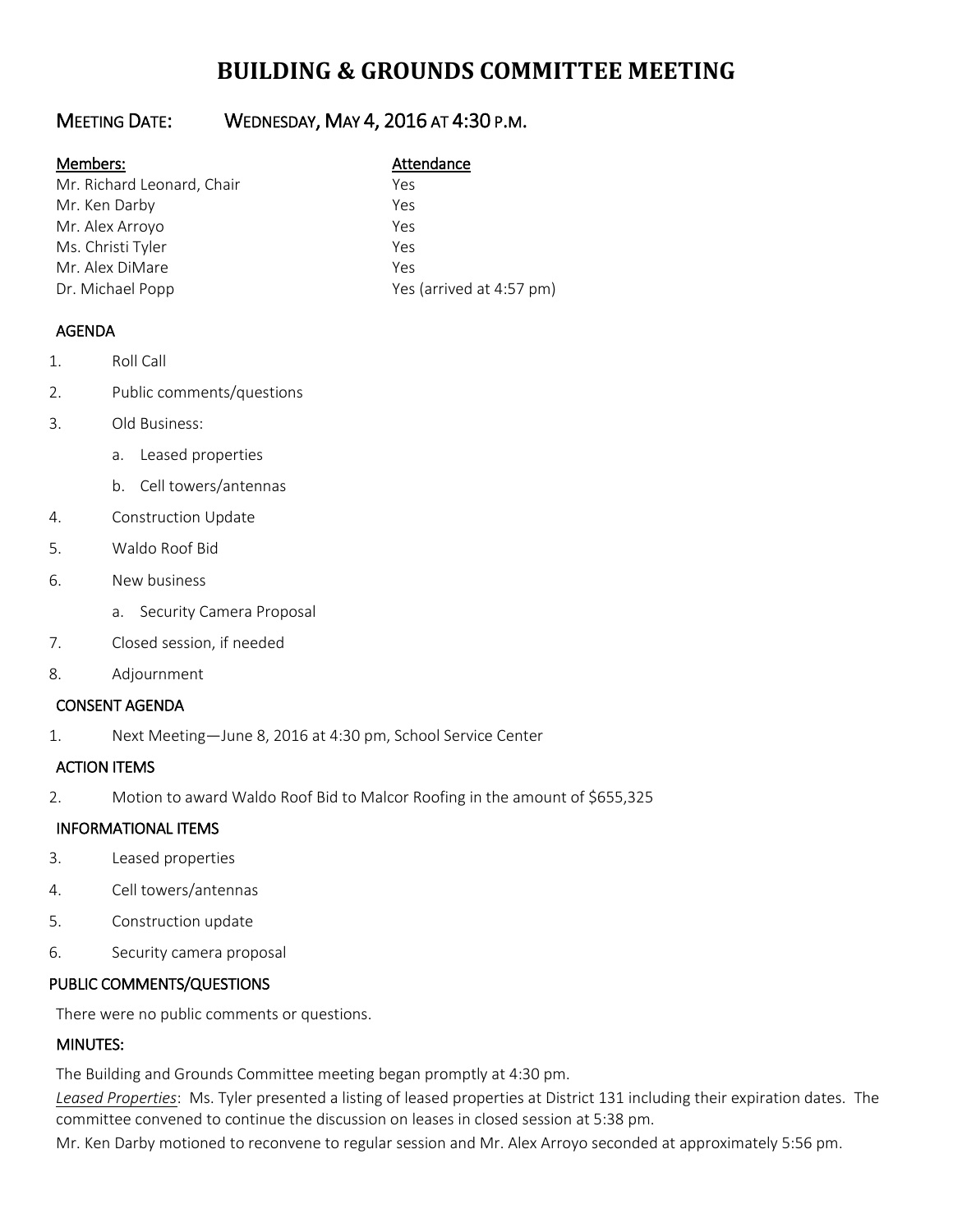*Cell Towers/Antennas*: Mr. DiMare presented an update on cell towers. More vendors have expressed an interest in leasing space for cell towers and antenna space. Once Mr. DiMare has more information from the possible vendors he will come back to the committee.

*Construction Update*: Mr. Craig Welter and Mr. Rick Krischel from Cordogan Clark and Associates presented a facility progress report for construction. Mr. Krischel informed the committee that pre-construction meetings have taken place with all contractors. All submittals, contracts, insurance, bonds, schedules of values, schedules, and contract documents will be received by June 6, 2016. This will allow for ample time to review all documents and make any changes necessary. June 6, 2016 is also the official start of all summer construction work. Individual background checks will be finished by mid-month in May and Mr. DiMare is assisting with this. Mr. DiMare has met with all principals and has informed them of construction schedules so they are aware of what is happening in their buildings.

Preliminary drawings for the high school construction and stadium were presented to the committee. Mr. Darby asked what it would cost to make the visitor stand one third bigger. Mr. Welter said he would look into it and inform the committee once he has more information. The drawings will need to be approved by the City of Aurora; there is a 60-90 day approval process. Mr. Welter also said the City of Aurora would like to consolidate all District property.

The construction of the addition will be the next bid package that goes out in August along with the stadium. Mr. Darby asked what would happen to the existing lighting in the stadium, Mr. Welter replied those lights will possibly be moved to the baseball field and the practice field.

*Waldo Roof Bid*: Bids for the at Waldo Middle School roof bid were received by Malcor Roofing and F & G Roofing. Malcor was the apparent low bidder at \$655,325.

*Security Camera Proposal*: Mr. Nestor Garcia presented a need for security cameras at the high school. The cameras currently at the high school need more resolution in order to accurately see what is going on. An assessment of where and how many cameras are needed is being done. Mr. Garcia indicated the funds earmarked for this project will not be sufficient. Mr. Garcia also said he will be working with Margo Schmidt to see if a matching dollar grant will be available. Mr. Leonard asked if Mr. Garcia will be working with an engineer or consultant to design the camera systems. Mr. Garcia responded he is currently working with vendors, but he could work with an outside consultant. Mr. Garcia said that the cameras were going to be IP cameras and they offer better resolution, and are able to be viewed via a computer. Mr. Arroyo asked if the cameras would be digital, Mr. Garcia responded yes. Mr. Darby asked if there would be infrared cameras for outdoors, Mr. Garcia responded yes and motion as well. Mr. Garcia added they would also be 5 megapixels which offers more coverage and resolution. Mr. Leonard suggested looking for a consultant to assist with this implementation.

Mr. Darby asked if there was an idea regarding cost; Mr. Garcia said he could not answer that question yet; there are some analog cameras that can be converted to IP cameras, it also depends on equipment we have that can be used. Mr. Leonard added that this would be something a consultant could help with. The Aurora Police Department performed an assessment and discovered there are eleven blind spots inside that will need camera coverage. Mr. Leonard suggested cameras at all the doors as well.

Mr. DiMare informed the committee that cameras are not allowed under E-Rate but wiring/cable is. Mr. DiMare recommends wiring for the new addition of the high school be covered under E-Rate; he will talk to the technology department about this. Mr. Leonard asked if the used cameras will be used at other schools. Mr. Garcia replied, yes, any cameras that are still viable will be migrated to another building. Mr. Garcia will come back to the committee once more information has been compiled.

*New business*: Mr. Leonard proposed renaming the Child Service Center to Arie "Jaybird" Gonzales. Mr. Darby asked what the rationale was for changing the name of the Child Service Center, Mr. Leonard responded with "it doesn't have a